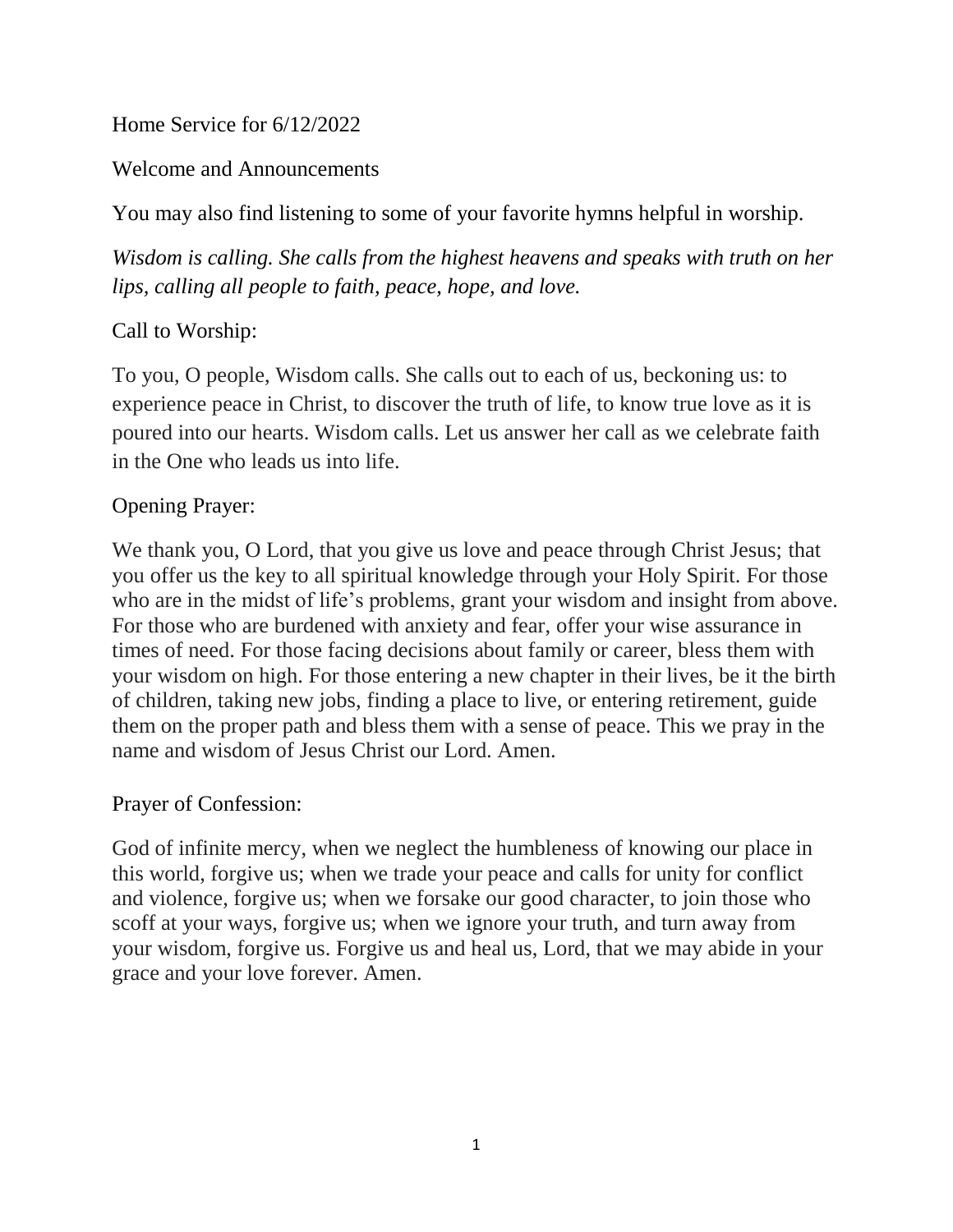#### Words of Assurance

*Through the power of the Holy Spirit, God fills our souls with grace and wisdom. It is from this grace that we have hope. It is from this wisdom that we know God's love. It is from the living God that we find life and forgiveness.*

#### Read Psalm 8

LORD, our Lord, how majestic is your name in all the earth! You have set your glory in the heavens. <sup>2</sup> Through the praise of children and infants you have established a stronghold against your enemies, to silence the foe and the avenger. **<sup>3</sup>** When I consider your heavens, the work of your fingers, the moon and the stars, which you have set in place, **<sup>4</sup>** what is mankind that you are mindful of them, human beings that you care for them? $[c]$ <sup>5</sup> You have made them<sup>[\[d\]](https://www.biblegateway.com/passage/?search=Psalm+8&version=NIV#fen-NIV-14018d)</sup> a little lower than the angels<sup>[\[e\]](https://www.biblegateway.com/passage/?search=Psalm+8&version=NIV#fen-NIV-14018e)</sup> and crowned them<sup>[\[f\]](https://www.biblegateway.com/passage/?search=Psalm+8&version=NIV#fen-NIV-14018f)</sup> with glory and honor. <sup>6</sup> You made them rulers over the works of your hands; you put everything under their<sup>[\[g\]](https://www.biblegateway.com/passage/?search=Psalm+8&version=NIV#fen-NIV-14019g)</sup> feet: <sup>7</sup> all flocks and herds, and the animals of the wild, **8** the birds in the sky, and the fish in the sea, all that swim the paths of the seas. **9** LORD, our Lord, how majestic is your name in all the earth!

## Prayers of the People:

Lord of mysteries, we admit that sometimes we are confused by the concept of *Trinity. We can speak the words of Three-in-One, but our minds are boggled and confused. You are so great and your work is so awesome, that we try to find ways to express your work and witness in our lives. From before the beginning of time, you offered love and creative wisdom as you created all that is. In the person and*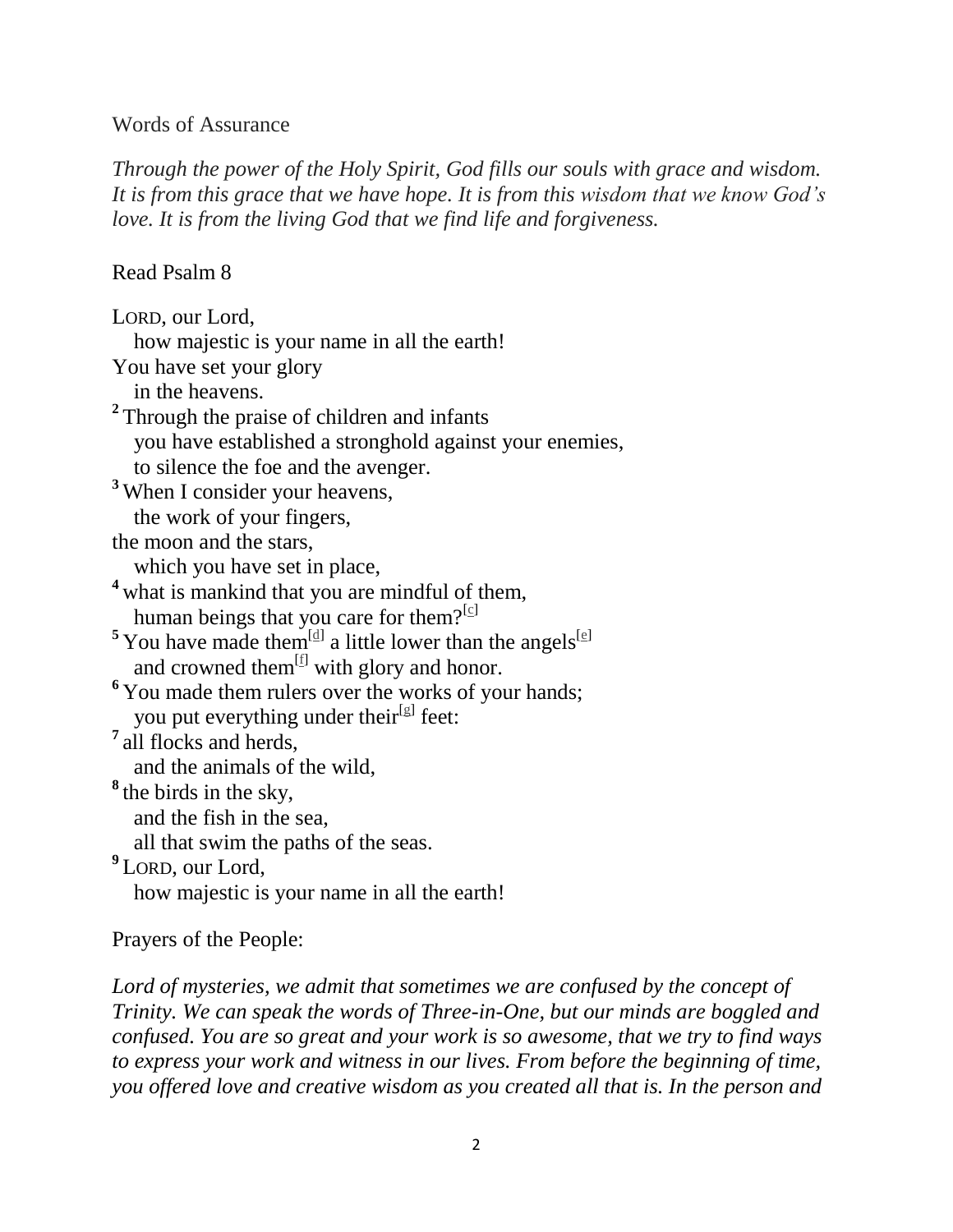*ministry of Jesus you taught us more clearly about your nature, love, and gave to us ways that we should live peacefully together. The Holy Spirit is offered as our guardian and guide, faithfully with us all our days. Full and complete is your love for us, your creation. Help us, again, to be more faithful to you. Give us opportunities to witness and serve. Heal and restore us. For we ask these things in the name of Creator, Redeemer, and Sustainer of all. AMEN.*

# Lord's Prayer

Our Father, who art in heaven, hallowed be Thy name. Thy Kingdom come, Thy will be done, on earth as it is in heaven. Give us this day, our daily bread. And forgive us our trespasses, as we forgive those who trespass against us. And lead us not into temptation, but deliver us from evil. For Thine is The kingdom, and the power and the glory forever and ever. AMEN

Read the Lesson: Proverbs 8:1-4, 22-31

Does not wisdom call out?

Does not understanding raise her voice?

- <sup>2</sup> At the highest point along the way, where the paths meet, she takes her stand; <sup>3</sup> beside the gate leading into the city, at the entrance, she cries aloud:
- <sup>4</sup> "To you, O people, I call out; I raise my voice to all mankind.
- $22$  "The LORD brought me forth as the first of his works, [\[a\]](https://www.biblegateway.com/passage/?search=Proverbs+8%3A1-4%2C+22-31&version=NIV#fen-NIV-16625a)[\[b\]](https://www.biblegateway.com/passage/?search=Proverbs+8%3A1-4%2C+22-31&version=NIV#fen-NIV-16625b) before his deeds of old;
- **<sup>23</sup>** I was formed long ages ago, at the very beginning, when the world came to be.
- **<sup>24</sup>** When there were no watery depths, I was given birth,
- when there were no springs overflowing with water;
- <sup>25</sup> before the mountains were settled in place, before the hills, I was given birth,
- **<sup>26</sup>** before he made the world or its fields or any of the dust of the earth.
- <sup>27</sup> I was there when he set the heavens in place, when he marked out the horizon on the face of the deep,
- **<sup>28</sup>** when he established the clouds above and fixed securely the fountains of the deep,
- **<sup>29</sup>** when he gave the sea its boundary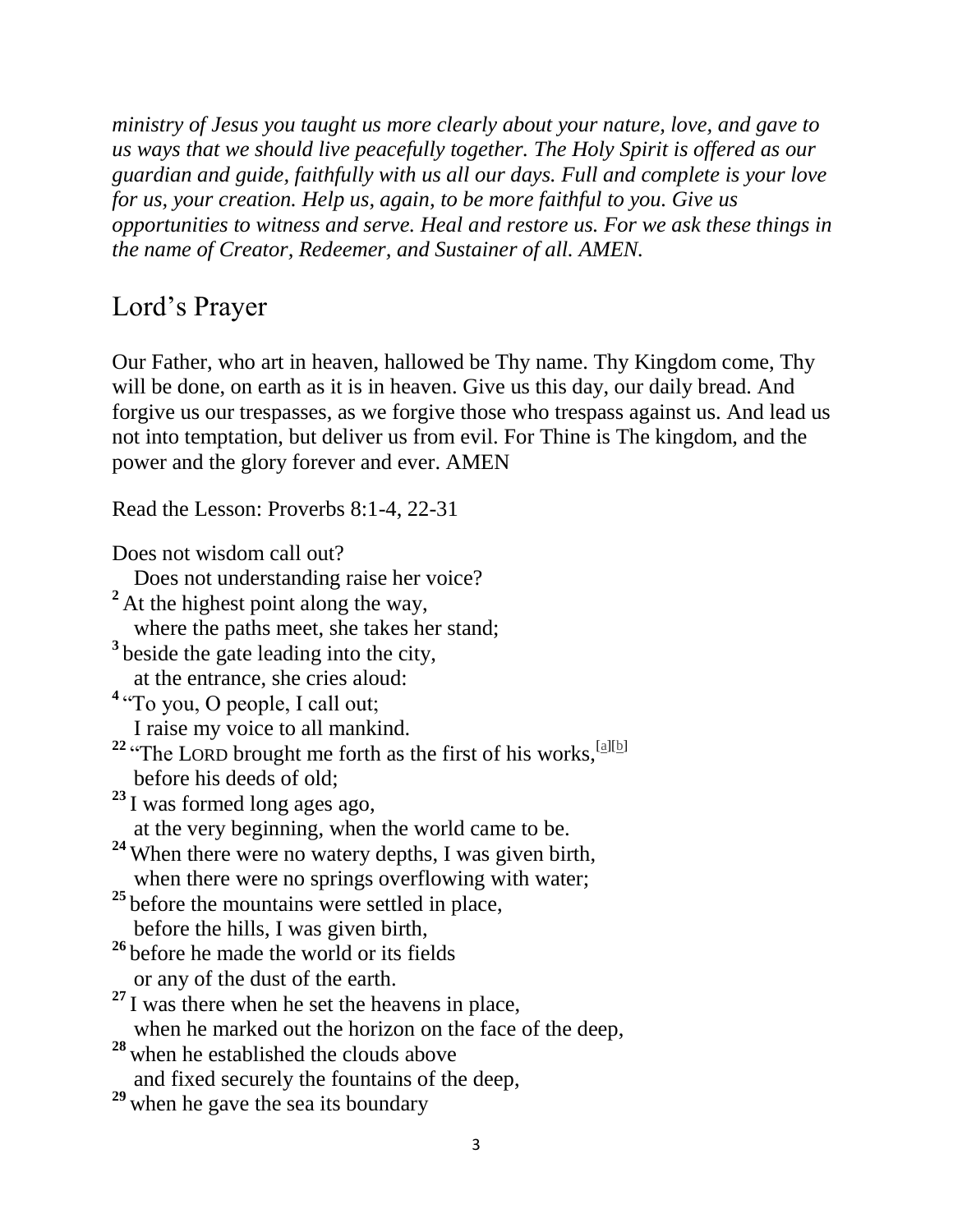so the waters would not overstep his command, and when he marked out the foundations of the earth. **30** Then I was constantly<sup>[\[c\]](https://www.biblegateway.com/passage/?search=Proverbs+8%3A1-4%2C+22-31&version=NIV#fen-NIV-16633c)</sup> at his side. I was filled with delight day after day, rejoicing always in his presence, **<sup>31</sup>** rejoicing in his whole world and delighting in mankind.

Read the Epistle Lesson: Romans 5:1-5

Therefore, since we have been justified through faith,  $we^{[a]}$  $we^{[a]}$  $we^{[a]}$  have peace with God through our Lord Jesus Christ, **<sup>2</sup>** through whom we have gained access by faith into this grace in which we now stand. And we<sup>[\[b\]](https://www.biblegateway.com/passage/?search=Romans+5%3A1-5&version=NIV#fen-NIV-28050b)</sup> boast in the hope of the glory of God.  $3$  Not only so, but we<sup>[\[c\]](https://www.biblegateway.com/passage/?search=Romans+5%3A1-5&version=NIV#fen-NIV-28051c)</sup> also glory in our sufferings, because we know that suffering produces perseverance; <sup>4</sup> perseverance, character; and character, hope. **<sup>5</sup>** And hope does not put us to shame, because God's love has been poured out into our hearts through the Holy Spirit, who has been given to us.

Read the Gospel Lesson: John 16:12-15

"I have much more to say to you, more than you can now bear. **<sup>13</sup>**But when he, the Spirit of truth, comes, he will guide you into all the truth. He will not speak on his own; he will speak only what he hears, and he will tell you what is yet to come. **<sup>14</sup>** He will glorify me because it is from me that he will receive what he will make known to you. **<sup>15</sup>** All that belongs to the Father is mine. That is why I said the Spirit will receive from me what he will make known to you."

#### Message

Today we celebrate Trinity Sunday which means we are looking at the Triune God, Father, Son and Holy Spirit. As we read this morning's Gospel we find Jesus talking to his disciples on the night before the crucifixion. At the very beginning, Jesus tells the disciples that he had so much more to tell them but that they were not ready to bear it all. For Jesus knew that the disciples were not yet ready. They understood so little and misunderstood even more. They were in serious need of more teaching and guidance. That's why, on the eve of his departure, he would ask the Father to send them the Holy Spirit. The Spirit would be their teacher and guide in his absence.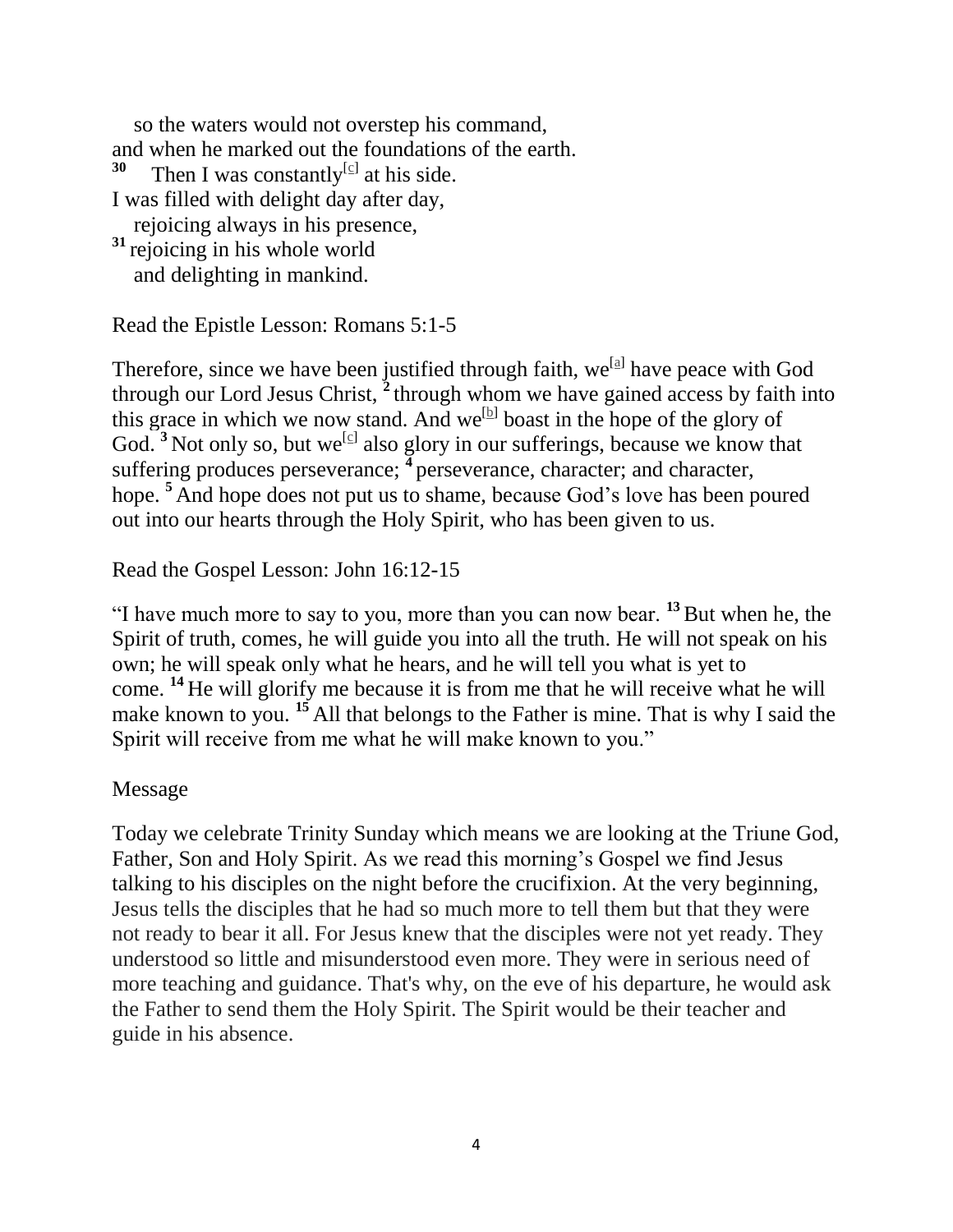During my research for this sermon I read a perfect analogy of the Triune God. It goes like this: It was as if God the Father, Jesus, and the Spirit were on a relay team. God had run the first leg, speaking, teaching, and guiding his people directly from heaven. Then Jesus, coming to earth in the form of a man, took the baton and ran the second leg. He taught and guided his followers while in their midst. Now Jesus is ready to hand off the baton to the Holy Spirit, who is to run the third and final leg of the race. The Spirit was to come and continue to teach and guide the believers as he lives within them.

Today, our attention is drawn to the continuing work of the Holy Spirit, as part of the Trinity in our lives. It is the work of the spirit to keep the sparks of faith, the sparks of love, the sparks of God's presence in our lives going. Our fire of faith, our fire of commitment needs to be continually pumped up with the breath of the Holy Spirit.

We need to look at the work of God, the creator in our lives, the work of Jesus as redeemer in our lives, and the work of the Holy Spirit who brings God's presence, who brings God himself into our lives.

We are quite familiar with the work of God the creator, and Jesus the redeemer in our lives. We look all around us, and we are caught up in God's creating work. God is still creating, still molding, still forming his creation. As we discover more and more about the workings of this world, God is unfolding to us more and more of his creative power. The more we discover, the more we believe and trust in a creative force behind the wonders of creation. And we do not seem have any difficulty in understanding, and trusting in the saving work of Jesus. Sometimes, we get so engrossed in talking about Jesus and his redeeming efforts in our lives, that we forget about the creator, and the spirit who are also at work.

As Christians, we must see The Triune God as one and as three equals for if God the Father is held exclusively, we become Unitarians. If Christ is supreme, we over-rate him to the down-grating of the Father and the Spirit. And the same is true if the Spirit overshadows the father and son. There needs to be a balance in our thinking, in our relationship to the three parts of the trinity, to the three manifestations of God in this world.

And it is the work of the Spirit to keep reminding us of this balance between the three parts of the Trinity. Jesus says in our gospel lesson, "When the Spirit of truth comes, he will guide you into all the truth." The Spirit gathers us together in a community of faithful people so again and again we can be reminded of all the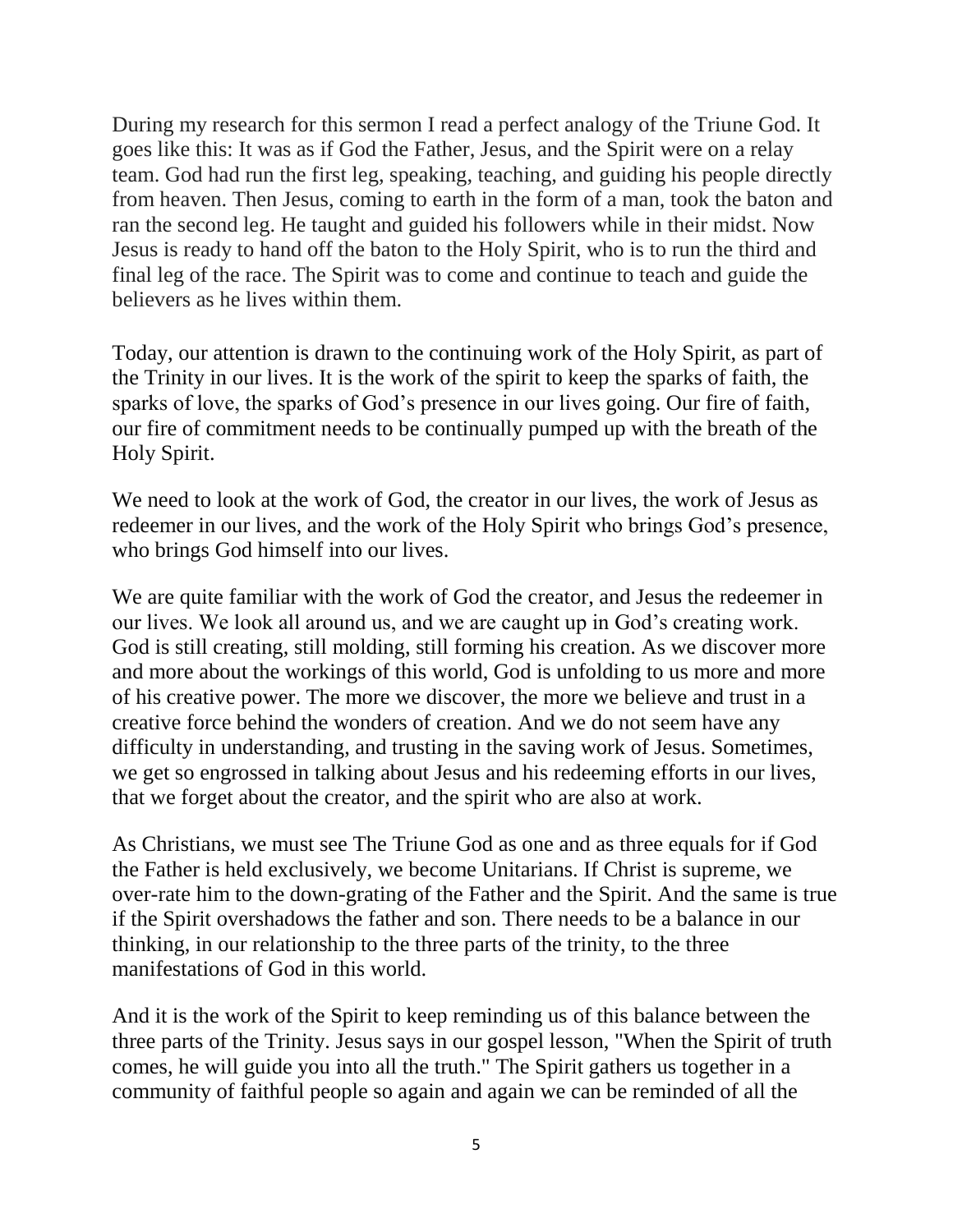truths we have learned about this God. We cannot understand everything, there are times we feel we cannot even understand a majority of God's truth, but we have been given the faith to accept, the trust to believe and the power and courage to stand by our convictions.

For some this is difficult because our minds, our souls want to understand everything so we can be in control. There is a mystery about God which I am willing to live with and I hope you are, too. We need some mystery, some holiness, something beyond ourselves in this world and God just that.

The Triune God, the many truths of God's dealings with us are difficult for us to understand. There is mystery about God, a mystery we just have to accept. The mystery of the Trinity is difficult, but the Holy Spirit of that Trinity leads us and through our faith, we accept, we believe that mystery.

How can God be three in One? How can God be the creator, and the redeeming Son, and the teaching Spirit? It is a mystery? I cannot understand it, but I believe in it. However, as we try to understand this idea of the Trinity, there will always remain a mystery. But the Spirit will continue to lead us and as we mature in faith, our understanding, our knowledge, our belief in the Trinity will mature also. Paul says in 1 Corinthians 13:11 "When I was a child, I spoke like a child, I thought like a child, I reasoned like a child; when I became a man, I gave up childish ways." So it is important to stay faithful. It is important to be involved in the body of Christ, the church so that our faith may mature and grow.

In the Gospel Jesus said: The Holy Spirit would continue on with the disciples' development and teaching. The Spirit would do this by "guiding them into all truth." In fact, Jesus called the Holy Spirit the "Spirit of truth." The Holy Spirit brings glory to the Father and to the Son. The Spirit does not seek his own glory. The Spirit does not seek his own followers. The Spirit does not seek to displace the Father or Jesus. No, the Holy Spirit seeks to serve and to serve well, and in so doing brings glory and honor to both the Father and the Son.

I think Michael M. Jones said it well when he wrote: "We could learn a valuable lesson from the Spirit's example of servanthood. As the Spirit serves both God and us, we should serve both God and others. As the Spirit often works behind the scenes, so we should work without seeking the limelight and without feeling jealous of others who may be more visible. As the Spirit teaches and guides believers to better understanding of the truth, so we should humbly teach and guide